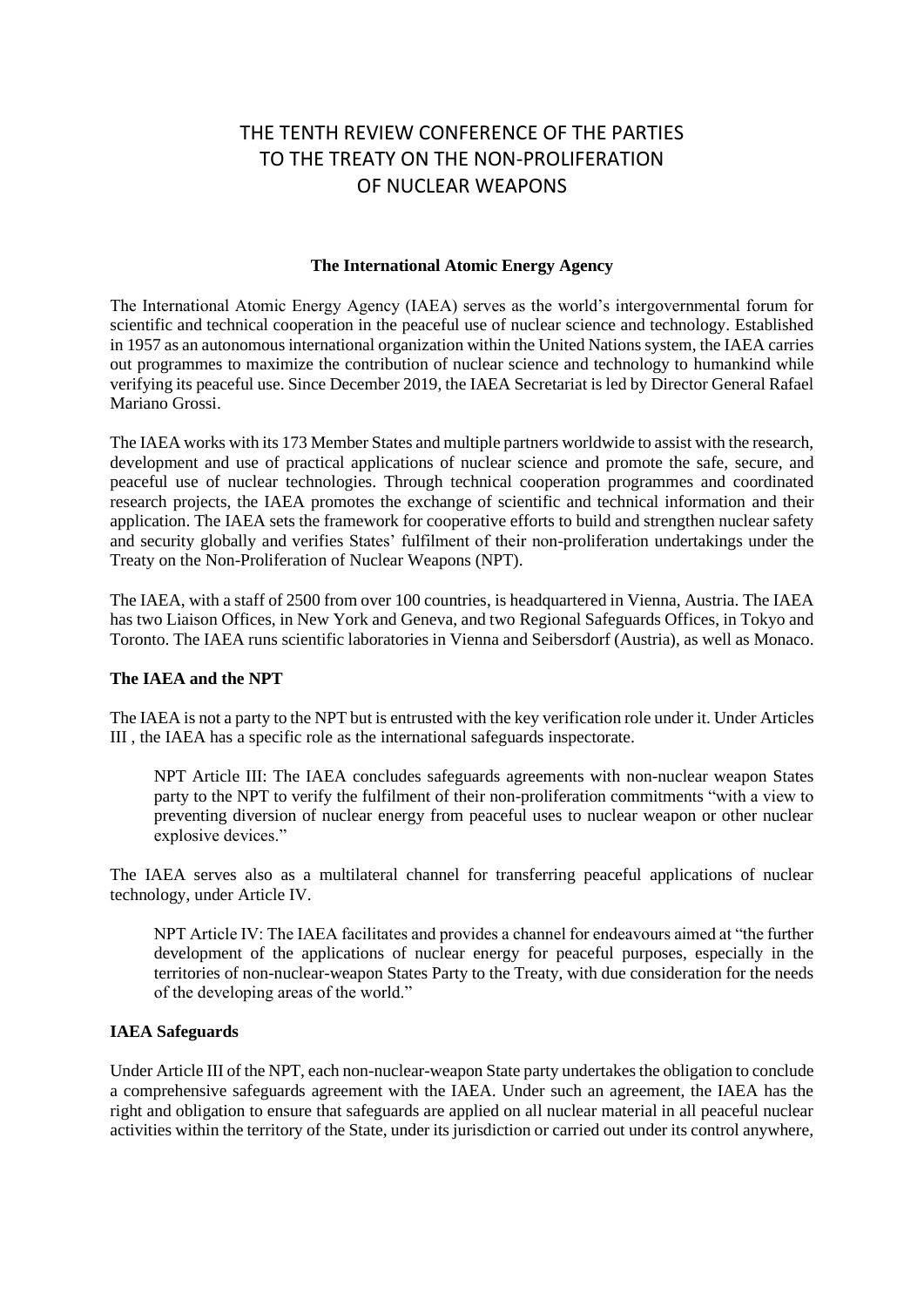for the exclusive purpose of verifying that such material is not diverted to nuclear weapons or other nuclear explosive devices.

As of the end of November 2021, safeguards were applied for  $185$  States<sup>1,2</sup> with safeguards agreements in force with the IAEA. These States<sup>3</sup> include the five nuclear-weapon-States party to the NPT with voluntary offer agreements in force for which safeguards are applied to declared nuclear material in selected facilities or parts thereof. Eight non-nuclear-weapon States party to the NPT had not yet brought comprehensive safeguards agreements into force as required by Article III of the NPT.<sup>4</sup>

Although the IAEA has the authority under a comprehensive safeguards agreement to verify the peaceful use of all nuclear material in a State (i.e. the correctness and completeness of the State's declarations), the tools available to the IAEA under such an agreement are limited – as they do not provide for the detection of *undeclared* nuclear material and activities. Therefore, additional protocols concluded based on the 1997 Model Additional Protocol equip the IAEA with supplementary tools which provide the IAEA with broader access to information and locations. The measures provided for under an additional protocol significantly increase the IAEA's ability to verify the peaceful use of *all* nuclear material in a State with a comprehensive safeguards agreement. As of the end of November 2021, 138 States had brought additional protocols into force.

At the end of 2021, the IAEA was implementing safeguards in over 1300 facilities and safeguarding nuclear material equivalent to over 225 000 significant quantities<sup>5</sup>. The implementation of safeguards involves activities carried out both in the field and at the IAEA's headquarters. The latter activities include the evaluation of States' nuclear material accounting reports and other information required under comprehensive safeguards agreements and additional protocols and the evaluation of other safeguards relevant information. The Secretariat annually carries out approximately 3000 in-field verification activities, including inspections, and staff cumulatively spends around 13 000 days in the field for verification.

Since 16 January 2016, at the request of the United Nations Security Council and upon authorization by the IAEA's Board of Governors, the IAEA has been submitting regular reports to the Board of Governors and, in parallel, to the UN Security Council, on Iran's implementation of its nuclear-related commitments in accordance with the modalities set out in the Joint Comprehensive Plan of Action (JCPOA).

Since the 2015 Review Conference, the IAEA has continued its effort to resolve outstanding safeguards implementation issues in two States.<sup>6</sup>

<sup>&</sup>lt;sup>1</sup> These States do not include the Democratic People's Republic of Korea (DPRK), where the IAEA did not implement safeguards and, therefore, could not draw any conclusion.

<sup>2</sup> And Taiwan, China.

<sup>&</sup>lt;sup>3</sup> These States also include those States that are not party to the NPT for which the IAEA applies safeguards pursuant to itemspecific safeguards agreements to nuclear material, non-nuclear material, facilities and other items subject to such safeguards agreements.

<sup>4</sup> A summary of the status of States´ safeguards agreements is available at: [https://www.iaea.org/sites/default/files/20/01/sg](https://www.iaea.org/sites/default/files/20/01/sg-agreements-comprehensive-status.pdf)[agreements-comprehensive-status.pdf](https://www.iaea.org/sites/default/files/20/01/sg-agreements-comprehensive-status.pdf)

<sup>5</sup> A *significant quantity* of nuclear material is the approximate amount of nuclear material for which the possibility of manufacturing a nuclear explosive device cannot be excluded. Provisional figure as of 20 December 2021.

<sup>6</sup> For further details on the safeguards implementation issues see Section 3 of the background document to the Tenth NPT Review Conference prepared by the IAEA Secretariat on *Activities of the International Atomic Energy Agency relevant to article III of the Treaty on the Non-Proliferation of Nuclear Weapons* (NPT/CONF.2020/3).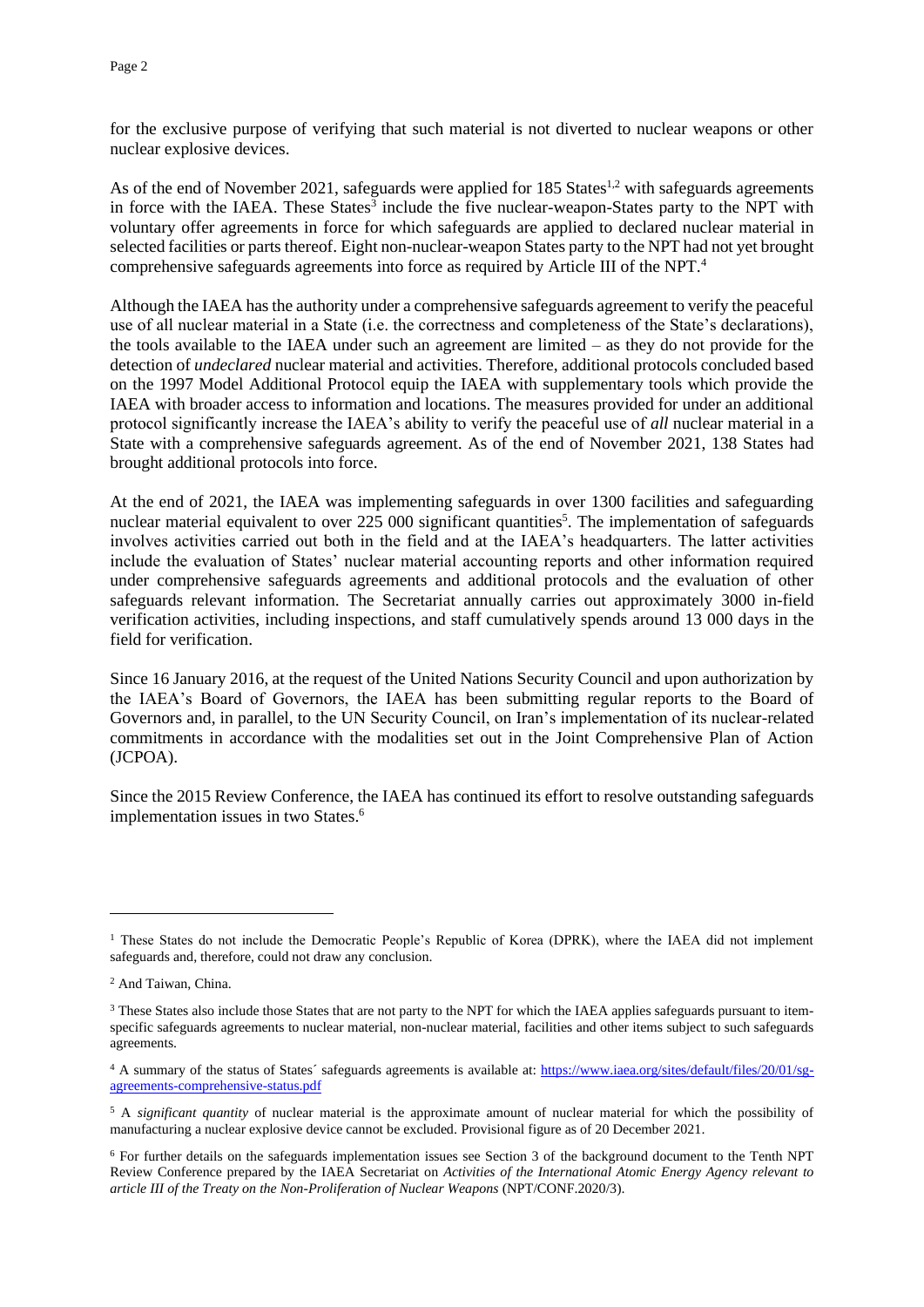### **Peaceful Applications of Nuclear Technology**

Consistent with its statutory mandate "to accelerate and enlarge the contribution of atomic energy to peace, health and prosperity throughout the world", the IAEA's activities include: developing and transferring nuclear technologies for peaceful purposes to its Member States; contributing to the strengthening of the global nuclear and radiation safety framework and strengthening the security of nuclear and radioactive material and facilities.

The IAEA, through its technical cooperation (TC) programme, supports tangible socio-economic development by promoting the use of nuclear science and technology in addressing development priorities of Member States. The programme concentrates on six thematic areas — human health, agricultural productivity and food security, water resources management, environmental protection, physical and chemical applications and sustainable energy development, together with a cross cutting thematic area — safety and security — and supports Member States in the achievement of the 17 Sustainable Development Goals (SDGs), with a direct contribution to the targets of 9 of the goals.<sup>7</sup>

Since taking office at the end of 2019, Director General Rafael Mariano Grossi has launched initiatives that cut across different fields of peaceful uses of nuclear science and technology. Among other initiatives, the Zoonotic Disease Integrated Action (ZODIAC) project was initiated in the early days of the COVID-19 pandemic. ZODIAC is designed to build capacities globally of national laboratories in Member States to safely use nuclear and related techniques for the early, rapid, and accurate detection of transboundary animal and zoonotic diseases, and to carry out targeted research at the national, regional and/or international levels. Another important project is the Nuclear Technology for Controlling Plastic Pollution (NUTEC) programme, which assists Member States integrating nuclear techniques into their efforts to address plastic pollution. The programme consolidates and builds on the IAEA portfolio around plastic recycling using radiation technology and the marine monitoring of microplastics using isotopic tracing techniques.

In 2020, Director General Rafael Mariano Grossi established the goal of achieving gender parity in the professional and higher categories by 2025 at the IAEA Secretariat. In addition, in order to increase the number of women in the nuclear field, supporting an inclusive workforce and contributing to and driving global scientific and technological innovation, the IAEA launched in the same year the Marie Sklodowska-Curie Fellowship Programme (MSCFP). The MSCFP provides scholarships for master's programmes at accredited universities focused on nuclear science and technology, nuclear safety and security, and non-proliferation studies; and an opportunity to pursue internships facilitated by the IAEA for up to 12 months.

The responsibility for nuclear safety and security within a State rests entirely with that State in accordance with its respective national and international obligations. However, the recognition of far reaching and transboundary consequences of any nuclear or radiological incident or emergency has led to the recognition of the central role of the IAEA in facilitating and coordinating international cooperation to strengthen nuclear safety and security, in providing expertise and advice in this field and in promoting nuclear safety and security culture worldwide. The IAEA continues to help develop and strengthen the global nuclear safety and security framework based on strong national infrastructures, international legal instruments, safety standards and security guidance. The IAEA assists Member States

<sup>7</sup> For further details on the IAEA TC programme, promotion of peaceful nuclear cooperation and the IAEA Peaceful Uses Initiative and other matters see the background paper to the Tenth NPT Review Conference prepared by the IAEA Secretariat on *Activities of the International Atomic Energy Agency relevant to article IV of the Treaty on the Non-Proliferation of Nuclear Weapons* (NPT/CONF.2020/4).